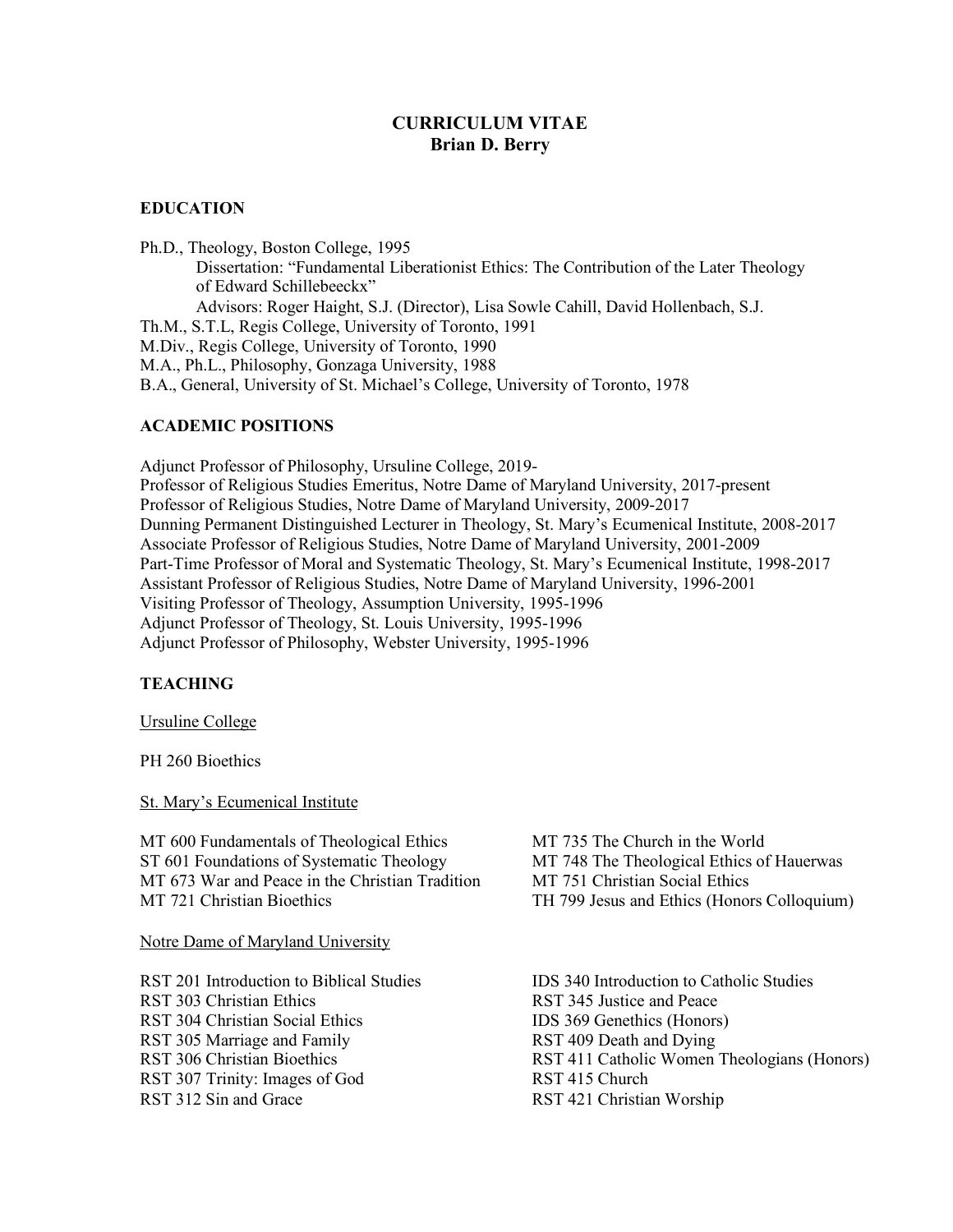PHL 339 Medical Ethics **RST 555 Christian Ethics (Graduate)** 

RST 325 Jesus Christ IDS 471 Politics and Ethics of War and Peace PHL 330 Ethics RST 543 Religion and Society (Graduate) RST 331 Comparative Religious Ethics RST 551 Christian Theology (Graduate)

## **GRANTS, AWARDS AND HONORS**

School Sisters of Notre Dame Mission and Ministry Award, Notre Dame, 2017 Notre Dame Day Faculty Commitment to Mission Award, Notre Dame, 2010 Thomas P. and Clementine L. Mullan Distinguished Teaching Award, Notre Dame, 2009 Dunning Distinguished Lecturer Award, St. Mary's, 2005 Granted Tenure, Notre Dame, 2003 Dunning Distinguished Lecturer Award, St. Mary's, 1999 Summer Faculty Research Grant, Notre Dame, 1998 Summer Dissertation Fellowship, Boston College, 1995 Doctoral Comprehensive Exams, Passed with Distinction, Boston College, 1994 University Fellow, Theology Department, Boston College, 1991-1994

## **PUBLICATIONS**

#### Articles

- "Jesus and Virtue Ethics in the Spirituality of Jean Vanier," *New Theology Review*, 21 (May 2008), 59-69.
- "Challenges to Just War Theory Since 'The Challenge of Peace'," Catholic Theological Society of America, *Proceedings*, 62 (June 7-10, 2007), 124-25.
- "Resurrection of the Body and the Social Mission of the Church," Catholic Theological Society of America, *Proceedings*, 60 (June 9-12, 2005), 136-38.
- "Social Transformation and the Vocation of the Theologian: Learning from Personal Experience," Catholic Theological Society of America, *Proceedings*, 58 (June 5-8, 2003), 137-39.
- "Roman Catholic Ethics: Three Approaches," in Anthony F. Falikowski, *Experiencing Philosophy*. (Toronto: Prentice Hall, 2003).
- "*Missio Ad Gentes*: The Contribution of Edward Schillebeeckx," Catholic Theological Society of America, *Proceedings*, 56 (June 7-10, 2001), 133-34.
- "What is Bioethics?" Catholic News Service, *Faith Alive*, 16 (April 16, 2001), 1.
- "Medical Research: The Case of the Tuskegee Syphilis Study," www.pastoralink.org/cathpract/ berry.html, July 2000.

"Nonintervention: The Case of Rwanda," www.pastoralink.org/cathpract/berry.html, June 2000.

- "Somatic Cell Gene Therapy: The Case of Ashanti DeSilva," www.pastoralink.org/cathpract/ berry.html, May 2000.
- "In Vitro Fertilization: The Case of Louise Brown," www.pastoralink.org/cathpract/berry.html, April 2000.

"Surrogacy: The Case of Baby M," www.pastoralink.org/cathpract/berry.html, March 2000.

- "Withholding and Withdrawing Treatment: The Case of Hugh Finn," www.pastoralink.org/cathpract/ berry.html, February 2000.
- "Physician-Assisted Suicide: The Case of Diane," www.pastoralink.org/cathpract/berry.html, January 2000.
- "Genesis and the Ecological Crisis," www.pastoralink.org/cathpract/berry.html, December 1999.
- "Experience and the Ethics of Homosexuality," www.pastoralink.org/cathpract/berry.html, November 1999.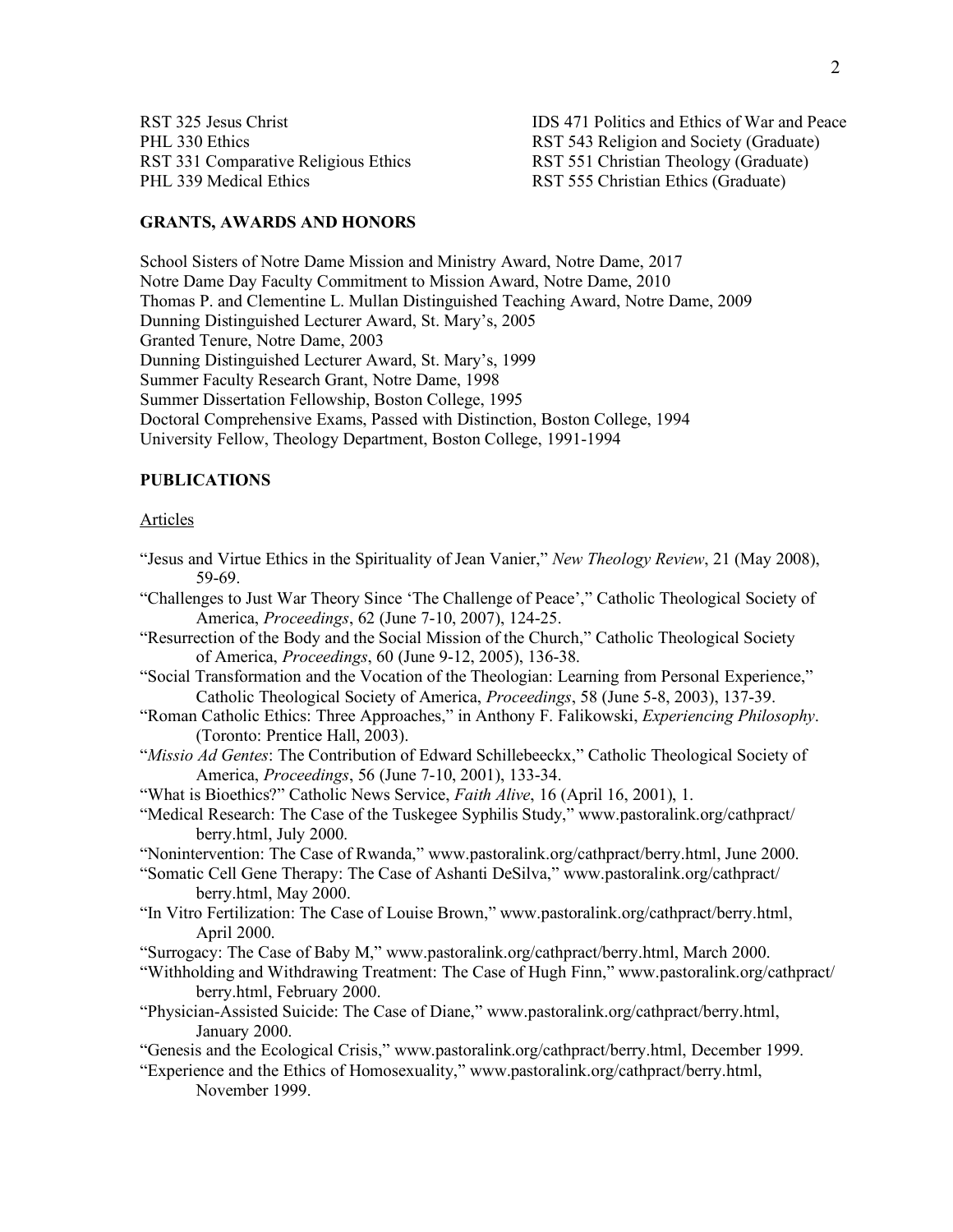- "Ecclesiology, Just War Theory, and Pacifism," www.pastoralink.org/cathpract/berry.html, October 1999.
- "The Appeal to the Bible in Ethics," www.pastoralink.org/cathpract/berry.html, September 1999.
- "Sin, Grace, and Social Ethics," www.pastoralink.org/cathpract/berry.html, August 1999.
- "John Courtney Murray: A Liberal Communitarian," www.pastoralink.org/cathpract/berry.html, July 1999.
- "The Relevance of Jesus for Ethics," www.pastoralink.org/cathpract/berry.html, June 1999.
- "The Trinity: Theological Foundation for Human Rights," www.pastoralink.org/cathpract/berry.html, May 1999.
- "Roman Catholic Ethics and Feminism: A Dialogue," www.pastoralink.org/cathpract/berry.html, April 1999.
- "Roman Catholic Ethics: Three Approaches," www.pastoralink.org/cathpract/berry.html, March 1999.
- "Affirming Affirmative Action," www.pastoralink.org/cathpract/berry.html, February 1999.
- "The Debt Crisis and Jubilee," www.pastoralink.org/cathpract/berry.html, January 1999.
- "Not With the Blood of the Poor: Third World Church Leaders Address the Debt Crisis," *Compass*, 8 (March 1990), 32-34.

#### Reviews

Ruben L. F. Habito, *Zen and the Spiritual Exercises, Buddhist-Christian Studies*, 35 (2015), 234-37.

- Rob Arner, *Consistently Pro-Life: The Ethics of Bloodshed in Ancient Christianity*; Paul Alexander, ed., *Christ at the Checkpoint: Theology in Service of Justice and Peace*; Eli Sarasan McCarthy, *Becoming Nonviolent Peacemakers: A Virtue Ethic for Catholic Social Teaching and U.S. Policy*, *Journal of the Society of Christian Ethics*, 34 (Fall/Winter 2014), 217-20.
- Patricia Lamoureux and Paul J. Wadell, *The Christian Moral Life: Faithful Discipleship for a Global Society*, *Horizons: Journal of the College Theology Society*, 39 (Spring 2012), 149-50.
- Mari Rapela Heidt, *Moral Traditions: An Introduction to World Religious Ethics*; Charles Mathewes, *Understanding Religious Ethics*; David A. Clairmont, *Moral Struggle and Religious Ethics*: *On the Person as Classic in Contemporary Theological Contexts*, *Journal of the Society of Christian Ethics*, 32 (Spring/Summer 2012), 202-05.
- Charles E. Curran, *Catholic Moral Theology in the United* States*: A History*; Therese Lysaught and David Matzko McCarthy, eds., *Gathered for the Journey: Moral Theology in Catholic Perspective*; and Joseph D. Zalot and Benedict Guevin, *Catholic Ethics in Today's World*, *Journal of the Society of Christian Ethics*, 29 (Fall/Winter 2009), 236-39.
- Thomas P. Rausch, *Who Is Jesus? An Introduction to Christology*," www.CatholicBooksReview.org, (January 2004).

### In Progress

*Theological Ethics: American and Canadian Perspectives* (manuscript).

### **PRESENTATIONS**

### Academic Papers

"*Neve Shalom*/*Wahat al-Salam*: Witnessing to Peace in the Midst of the Israeli/Palestinian Conflict," Paper Presentation, Mid-Atlantic American Academy of Religion Annual Conference, Columbia, MD. March 6, 2015.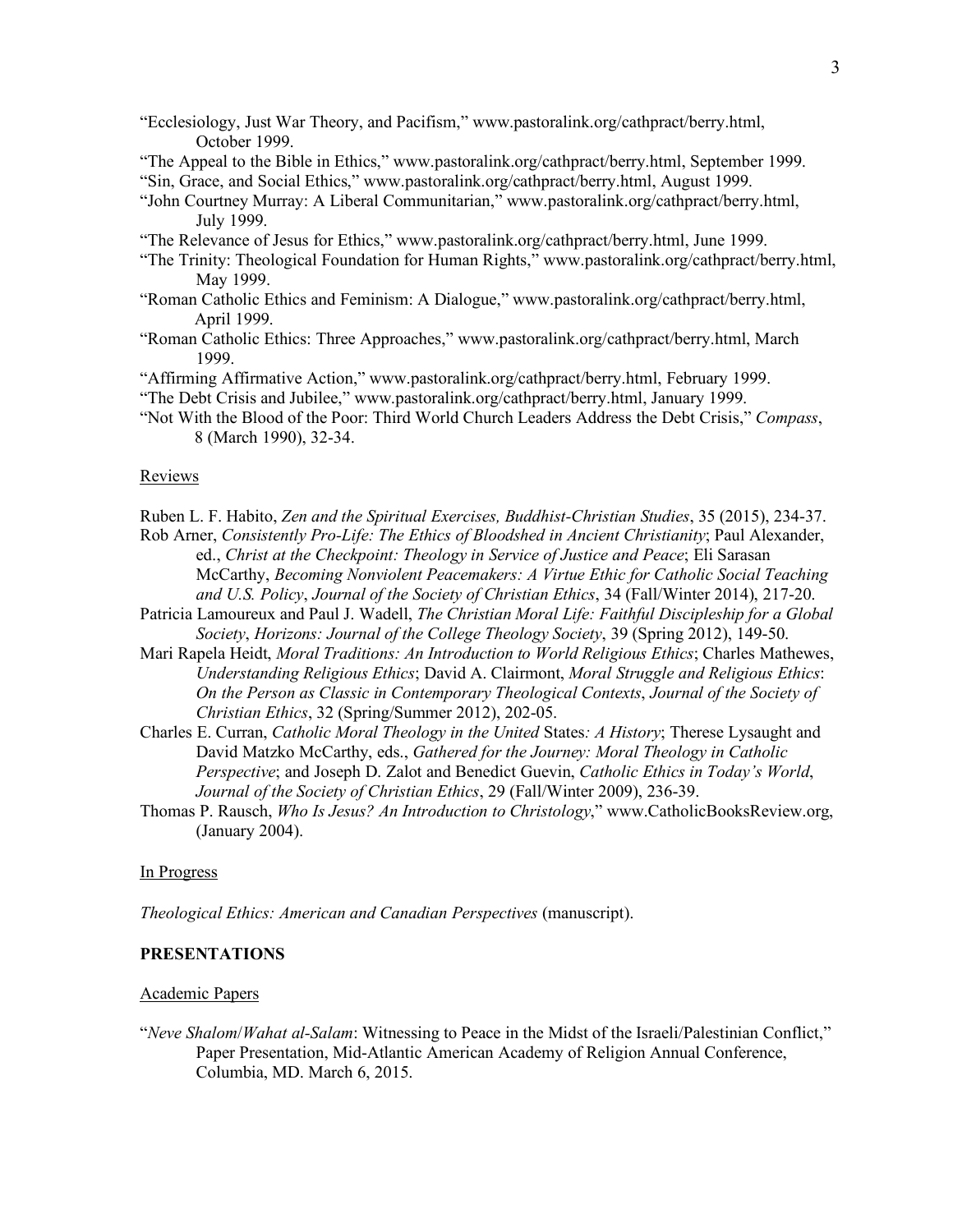- "'Transcendent Embodiment': Margaret Farley's Christian Theology of the Body," Paper Presentation, Mid-Atlantic American Academy of Religion Annual Meeting, New Brunswick, NJ. March 17, 2011.
- "Love as Mutuality in the Philosophy of Gregory Vlastos," Paper Presentation, Mid-Atlantic American Academy of Religion Annual Meeting, New Brunswick, NJ. March 12, 2010.
- "Human Spirit, Nature and Natural Law in the Bioethics of Margaret Somerville." Paper Presentation, Mid-Atlantic American Academy of Religion Annual Meeting, Baltimore, MD. March 27, 2009.
- "Sin, Salvation and Social Teaching in the Theology of Gregory Baum." Paper Presentation, Mid-Atlantic American Academy of Religion Annual Meeting, New Brunswick, NJ. March 28, 2008.
- "Jesus and Virtue Ethics in the Spirituality of Jean Vanier." Paper Presentation, Mid-Atlantic American Academy of Religion Annual Meeting. Baltimore, MD. March 1, 2007.
- "The Contribution of Schillebeeckx's Hermeneutics to a Liberationist Interpretation of Justice." Paper Presentation, Midwest American Academy of Religion Annual Meeting. St. Louis, MO. March 24, 1996.

## Public Talks

- "Social Work and Religious Ethics," In-Service for Social Workers, St. Joseph Medical Center. Towson, MD. September 15, 2010.
- "End-of-Life Care: A Catholic Moral Perspective," St. Alphonsus Rodriguez Parish. Woodstock, MD. February 25, 2009.
- "The Iraq War: Is Troop Withdrawal Now Justified?" Workshop Presenter and Panelist, Social Ministry Convocation, Roman Catholic Archdiocese of Baltimore, Seton-Keough High School. Baltimore, MD. March 1, 2008.
- "Roman Catholic Bioethics: A Developing Tradition." Presentation to Parishioners of St. Joseph Catholic Community. Eldersburg, MD. January 10, 2007.
- "John 9:1-38, The Man Born Blind." Vespers Homily, Carmelite Monastery. Baltimore, MD. March 6, 2005.
- "Human Nature, Destiny, and the Ethics of Genetic Intervention." Homily, First Unitarian Church. Baltimore, MD. August 1, 2004.
- "Bioethics in a Hospital Setting." Presentation to Hospital Staff, Lunch and Learn Series, St. Joseph Medical Center. Towson, MD. October 22, 2003.
- "Listening to God in Relationships." Presentation with Susanne M. DeCrane, Lay School of Theology, Lutheran Theological Seminary. Gettysburg, PA. July 29, 1999.
- "Lenten Scripture Series." Presentations to Religious Educators and Parishioners, St. Mary's Catholic Church. Pylesville, MD. February 1997.
- "Catholic Social Teaching and Sexual Ethics" and "Liberation Theology." Presentation, Ontario English Catholic Teachers' Association Summer Religious Education Course. Toronto, Canada. June 10, 1994.

## St. Mary's Ecumenical Institute

- "Human Dignity and the Sacredness of Human Life," Medicine and Morality Class. January 24, 2015.
- "Swords or Plowshares? War in Christian Ethics," Fall 2013 Open Session. November 7, 2013.
- "God, Ethics, and the Global HIV/AIDS Pandemic," 2010 Annual Open House. November 6, 2010.
- "Christianity and War: What Does the Tradition Reveal?" 40<sup>th</sup> Anniversary Open House. November 1, 2008.
- "Just War and Just Peacemaking," 2007 Annual Open House, November 3, 2007.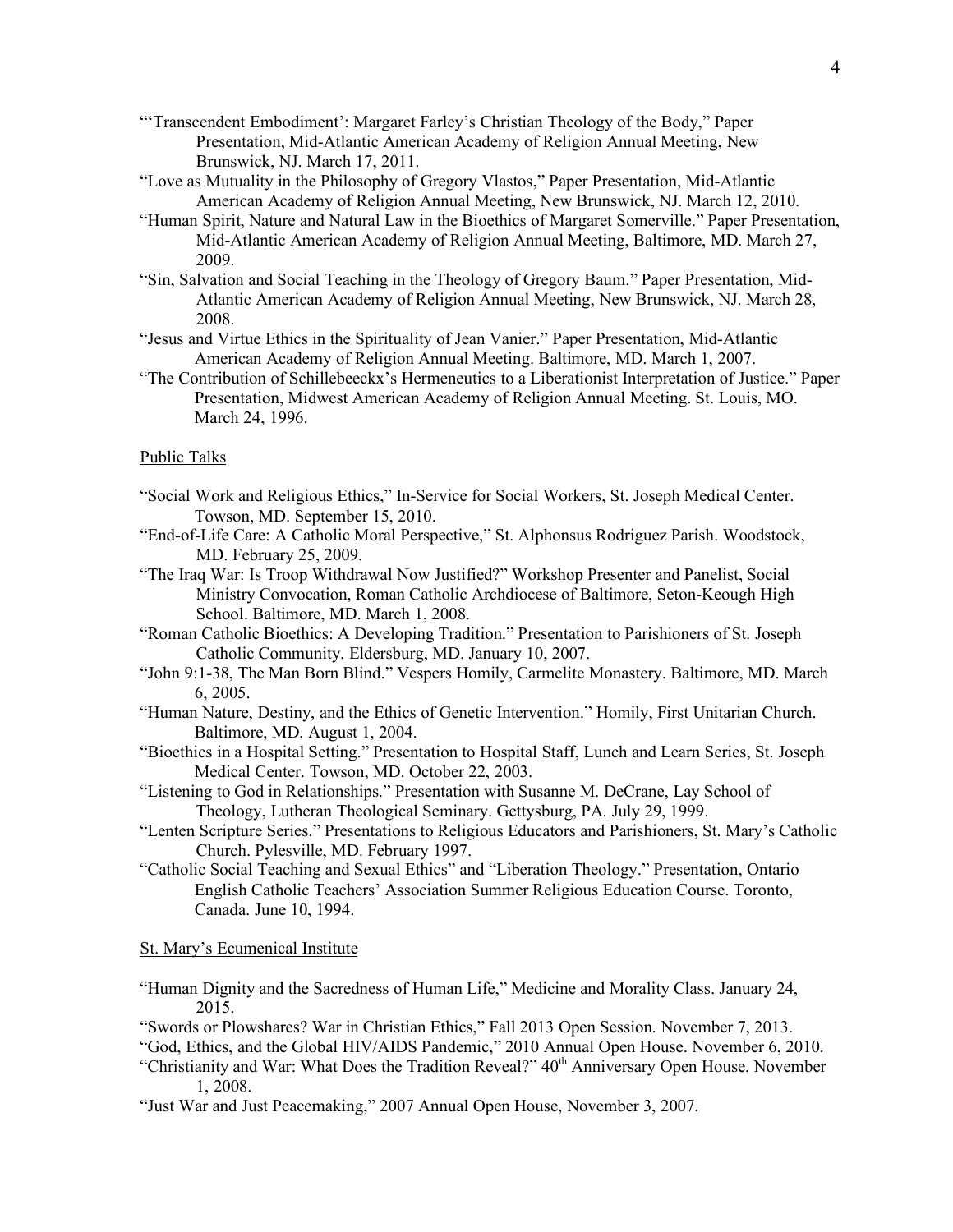- "What is Moral Theology?" Introduction to Theological Study Class. October 2000, October 2001, April 2002, July 2002, October 2002, April 2003, October 2003.
- "Who Then Can Be Saved? Salvation Through the Ages." 2000 Annual Open House. November 4, 2000.
- "What is Systematic Theology?" Introduction to Theological Study Class. October 1998, February 1999, October 1999, March 2000, October 2000, February 2001, October 2001, March 2002, July 2002, October 2002, March 2003, October 2003.

#### Notre Dame of Maryland University

- "The Catholic Intellectual Tradition," Presentation to New Faculty Mission Orientation. December 5, 2013; November 6, 2014; December 3, 2015; December 1, 2016.
- "Bioethical Issues in *The Immortal Life of Henrietta Lacks*," Panel Presentation. October 3, 2011.
- "And It All Began in College," 2009 Mullan Distinguished Teacher Address to New Students. August 31, 2010.
- "Catholic Theological Ethics Goes Global, Or: How I Spent My Summer Vacation." 2009 Mullan Distinguished Teacher Address to Faculty and Staff. August 27, 2010.
- Post-Communion Reflection, Baccalaureate Liturgy. May 21, 2010.
- "Pope John Paul II as Moral Teacher." Faculty Occasional Paper. March 2, 2006.
- "Responding to the Signs of the Times: Catholic Moral Theology Since the Council." Baldwin Community Day Presentation. October 19, 2004.

## **PROFESSIONAL ACTIVITIES**

#### **Memberships**

Society of Christian Ethics, 1994-Present (Active) Catholic Theological Society of America, 1994-Present (Active) College Theology Society, 1994-2017 American Academy of Religion, 1994-Present Canadian Theological Society, 2007-Present

#### Service

- Facilitator of Breakfast with an Author at the Annual Meeting of the Society of Christian Ethics 2015: J. Philip Wogaman, *What Christians Can Learn from Other Religions*
	- 2013: Eli S. McCarthy, *Becoming Nonviolent Peacemakers: A Virtue Ethic for Catholic Social Teaching and U.S. Public Policy*
	- 2011: Bryan Massingale, *Racial Justice and the Catholic Church*
	- 2010: Mark Allman, *Who Would Jesus Kill? War, Peace, and the Christian Tradition*
	- 2009: Thomas L. Schubeck, *Love that does Justice*
	- 2008: Laurie M. Cassidy and Alex Mikulich, eds., *Interrupting White Privilege: Catholic Theologians Break the Silence*
	- 2007: Judy A. Merkle, *From the Heart of the Church: The Catholic Social Tradition*
	- 2006: Chris P. Vogt, *Patience, Compassion, Hope, and the Christian Art of Dying Well*

Co-Convener and Co-Moderator of the Catholic Social Teaching Program Group at the Annual Meeting of the Catholic Theological Society of America

- 2007: "Challenges to Just War Theory since 'The Challenge of Peace'"
- 2006: "Christian and Islamic Ethics in Dialogue"
- 2005: "Resurrection of the Body and the Social Mission of the Church"
- 2004: "Reconciliation: Gift and Challenge"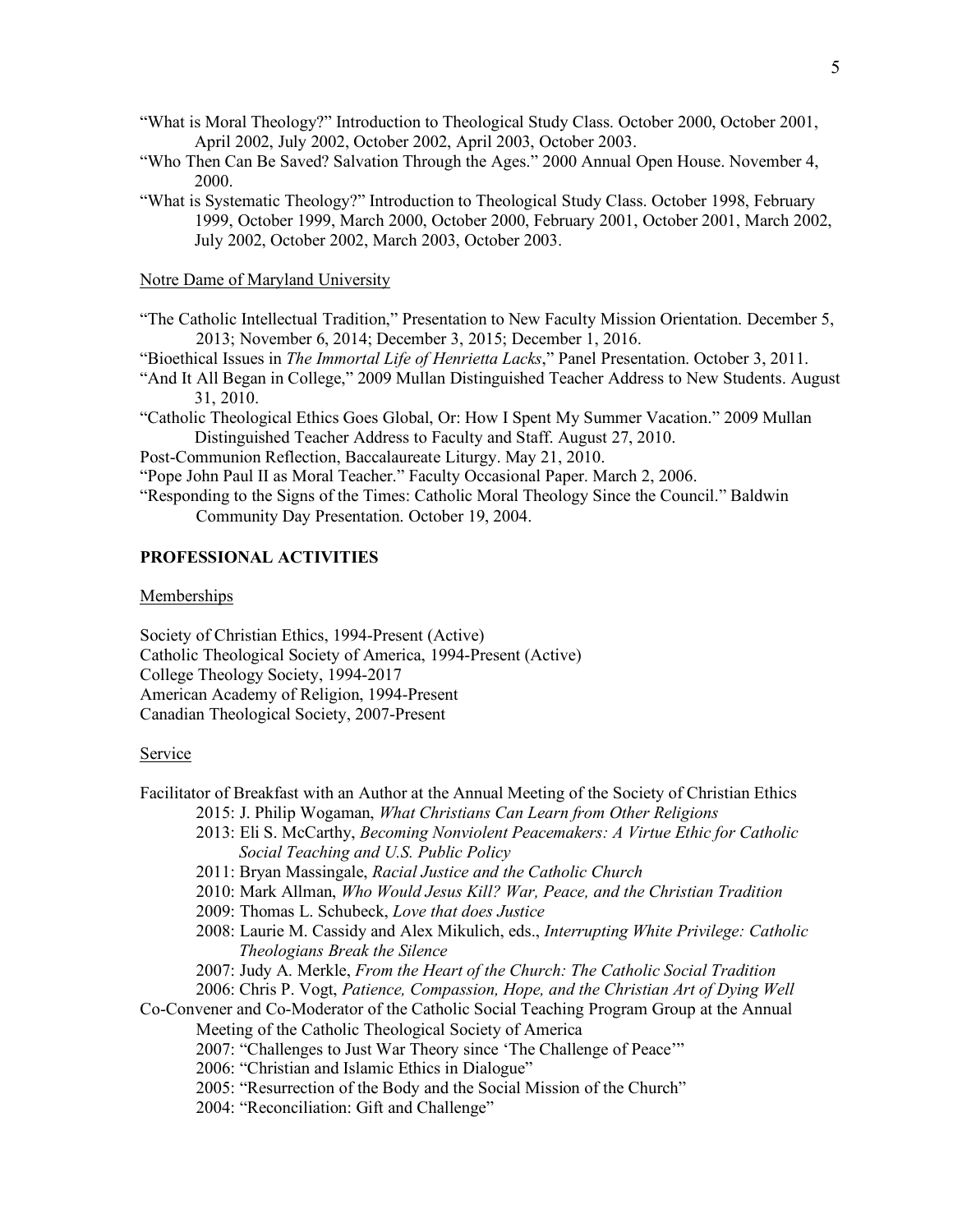2003: "Social Transformation and the Vocation of the Theologian" 2002: "Globalization as a Sign of the Times" Convener of Selected Session on "*Missio Ad Gentes*: The Contribution of Edward Schillebeeckx" at the Annual Meeting of the Catholic Theological Society of America. Milwaukee, WI. June 7-10, 2001. Invited Peer Reviewer 2011: Rowman and Littlefield Publishers, Fortress Press

2010: Anselm Academic Publishers 2009: Rowman and Littlefield Publishers 2008: Annual Volume of the College Theology Society

## Attendance

Second Catholic Theological Ethics in the World Church Conference entitled "In the Currents of History: From Trent to the Future," Trento, Italy, July 24-27, 2010.

### **SELECTED SERVICE**

## Notre Dame of Maryland University

Member, Middle States Self-Study Working Group on Integrity, Spring 2015-Spring 2016. Member, Morrissy Advisory Council. Fall 2014-Spring 2016, Fall 2016-Spring 2017. Chair, Liberal Studies Graduate Program Council. Spring 2012-Summer 2013. Co-Coordinator, Catholic Studies Program. Fall 2011-Spring 2013. Task Force on Faculty Resources for Academic Programs. Fall 2010. Promotion and Tenure Committee, School of Arts and Sciences. Fall 2010-Spring 2012. Catholic Intellectual Life Committee. Fall 2006-Spring 2010. Chair, Religious Studies Department. Summer 2007-Summer 2013. Coordinator, Peace and Justice Studies. Fall 2006-Summer 2007. Middle States Self-Study Steering Committee. Spring 2005-Spring 2007. Identity and Mission Committee. Fall 2002-Spring 2006. Coordinating Committee, Academic Issues Representative. Fall 2002-Spring 2003. Middle States Periodic Review Committee. Fall 2001-Spring 2002. Academic Issues Committee. Fall 2001-Spring 2003. Faculty Issues Committee. Fall 1999-Spring 2001. Judicial Review Board. Fall 1999-Spring 2000.

## **STUDENT ADVISING**

#### St. Mary's Ecumenical Institute

- Reader, M.A. in Theology Thesis: "Making the Case for Art Theology," Angela Pollock '16, Ecumenical Institute of Theology. Spring 2016.
- Reader, M.A. in Theology Thesis: "Peace and Violence in the Ethics of Dietrich Bonhoeffer: An Analysis of Method," Trey Palmisano '12, Ecumenical Institute of Theology. Spring 2012.
- Reader, M.A. in Theology Thesis: "The Mission is the Message: The Methodologic Utility of Rahner's Trinitarian Treatise," Audrey Rogers '12, Ecumenical Institute of Theology. Spring 2012.
- External Examiner, Ph.D. in Theology Dissertation entitled "The Relational Person within a Practical Theology of Health Care" by Patrick McArdle, Australian Catholic University. January 2007.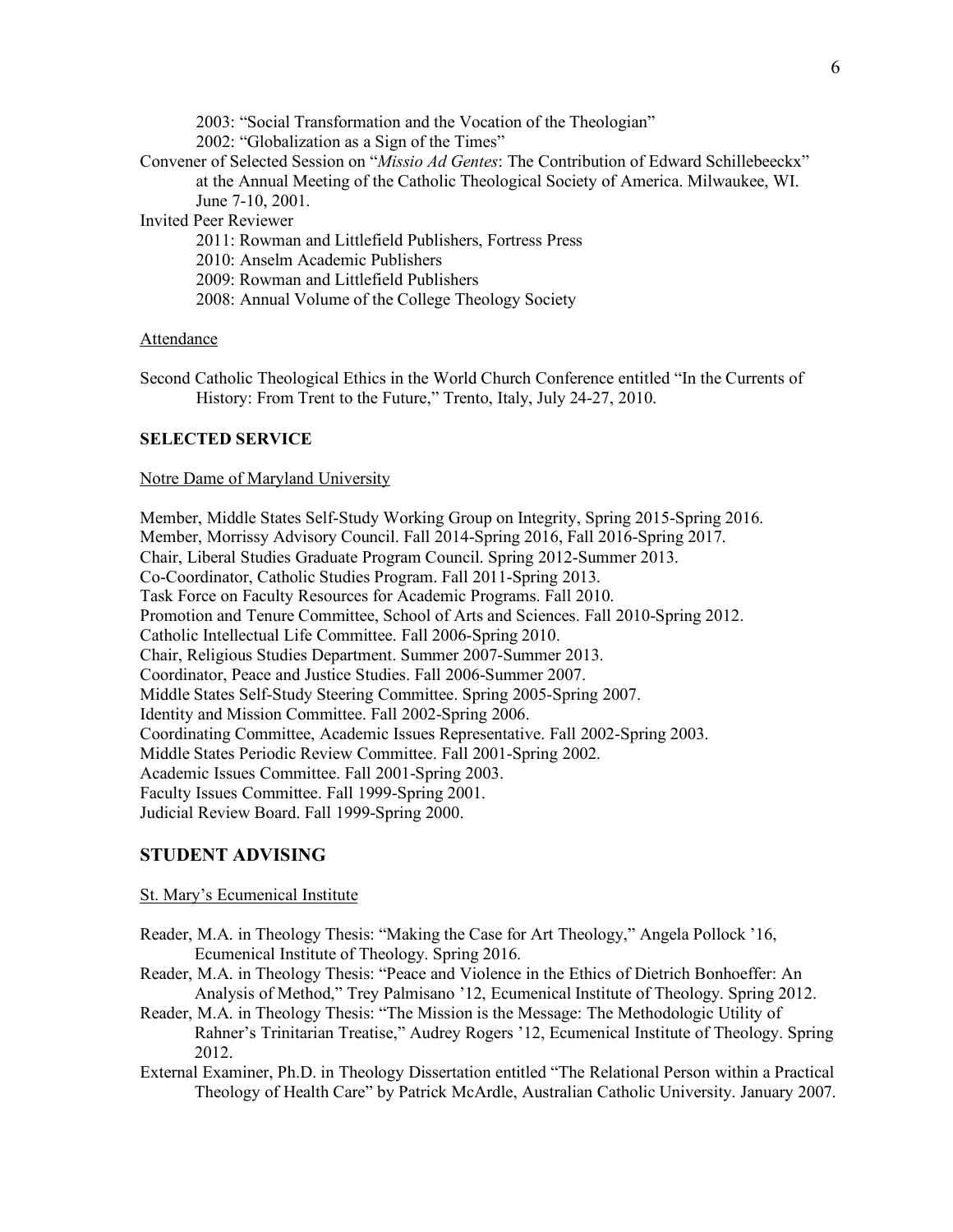- Reader, M.A. in Theology Thesis: "Theology and Ethics Meet at the Bedside of the Dying," Ann Boyd '03, Ecumenical Institute of Theology. Spring 2003.
- Reader, M.A. in Theology Thesis: "Person and Church," Anthony Kotlar '01, Ecumenical Institute of Theology. Spring 2001.

#### Notre Dame of Maryland University

- Advisor, M.A. in Liberal Studies Project: "Sacrifice, Worship, and Reverence: Dorothy Day and the Catholic Worker Movement," Jeffrey Long '01. Spring 2001.
- Reader, M.A. in Liberal Studies Project: "In the Name of the Father: The Roles of Black Women in the African Methodist Episcopal Church from 1816-1902," Jody Kakacek '01. Fall 2000.
- Advisor, M.A. in Liberal Studies Project: "Hans Küng and a Global Ethic: Redefining Prosperity/ Restoring Dignity," Jill Anderson '00. Summer 2000.
- Advisor, M.A. in Liberal Studies Project: "The History and Meaning of the Creed," Nancy St. Pierre '00. Spring 2000.

### **RELATED PROFESSIONAL EXPERIENCE**

- Participant, Tour of the Republic of Ireland and Northern Ireland, Sponsored by C.I.E. Tours. July 7- 15, 2013.
- Participant, Study Tour to Israel-Palestine, Sponsored by Notre Dame of Maryland University and the Jerusalem Center for Biblical Studies. January 8-17, 2012.
- Consultant, St. Joseph Medical Center, Medical Mission Trip to Evaluate Village Wellness Program. Karatu, Tanzania. October 1-10, 2010.
- Writer, Instructor's Manual and Outline: Advanced Course on "Christology," Church Leadership Institute, Roman Catholic Archdiocese of Baltimore. August 2003.
- Researcher and Writer, Affirmative Action, Commission on Race Relations of the Roman Catholic Archdiocesan Human Rights Office. St. Louis, MO. Spring 1996.
- Research and Writing Intern, Reforming Bretton Woods Project, Center of Concern. Washington, D.C. Summer 1992.

Spiritual Direction Intern, Guelph Center of Spirituality. Guelph, ON, Canada. Summer 1990.

- Research and Writing Intern, Native Education, Sucker Creek Indian Reserve. Manitoulin Island, ON, Canada. Summer 1989.
- Research and Writing Intern, Third World Debt Project, Taskforce on the Churches and Corporate Responsibility (TCCR). Toronto, ON, Canada. 1987-1991.
- Researcher and Writer, Office of Social Ministry, St. Peter Claver Church. Kingston, Jamaica. 1986- 1987.
- Religion and English Teacher, Loyola High School. Montreal, PQ, Canada. 1984-1986.

Home Care Volunteer, Hospice of Spokane. Spokane, WA. 1982-1984.

- Pilgrim, Catholic Worker Houses in the Northern United States and Canada. June 1982.
- Community Organizing Intern, Riverdale Housing Cooperative. Toronto, ON, Canada. Spring 1982.
- Student Chaplain, Prison Ministry, Guelph Correctional Center. Guelph, ON, Canada. Spring 1981.

Retreatant, 30-Day Spiritual Exercises of St. Ignatius Loyola. Guelph, ON, Canada. November 1980. Member, The Society of Jesus, Upper Canada Province. 1980-1994.

Counselor, Group Home for Developmentally Disabled Adults, L'Arche Association of Calgary. Calgary, AB, Canada. 1978-1980.

### **PERSONAL INFORMATION**

Date of Birth: July 5, 1957 Citizenship: United States and Canada